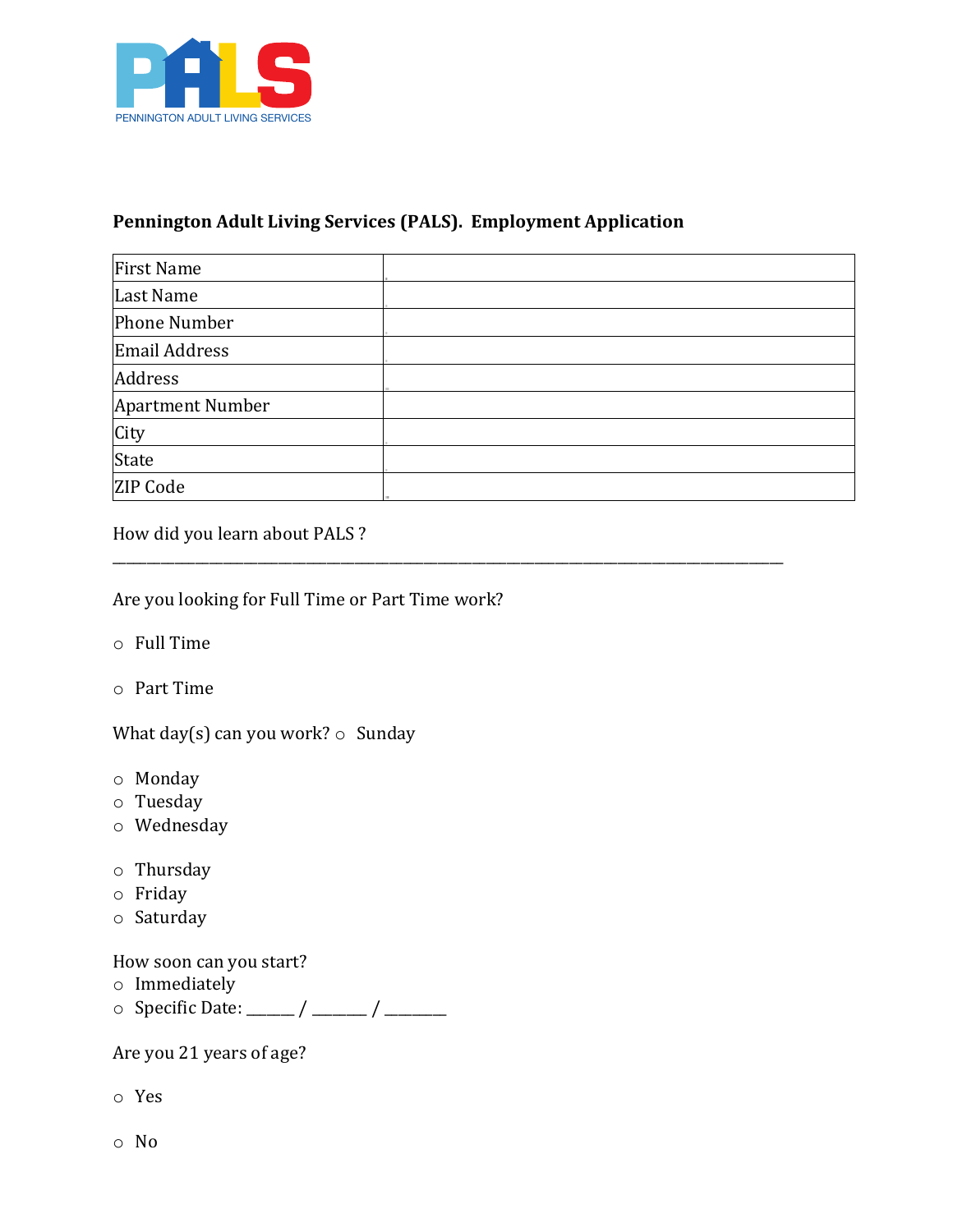Have you ever been convicted of a felony?  $\circ$  Yes Please Explain  $\circ$  No **Education** Highest Level of Education Achieved: o Some High School  $\circ$  GED o High School Diploma o Some College o Associate's Degree ○ Bachelor'sDegree ○ Master's Degree of Study and Study and Study and Study and Study and Study and Study and Study and Study and Study and Study and Study and Study and Study and Study and Study and Study and Study and Study and Study and Study and Study and **Employment History** Dates Employed \_\_\_\_\_ / \_\_\_\_\_ to \_\_\_\_\_ / \_\_\_\_\_ Hourly Rate \_\_\_\_\_\_\_\_\_\_\_\_\_\_\_\_\_\_\_\_\_\_ <u>no complete de la propincia de la propincia de la propincia de la propincia de la propincia de la propincia d</u> Employed \_\_\_\_\_ / \_\_\_\_\_ to \_\_\_\_\_ / \_\_\_\_\_ Hourly Rate \_\_\_\_\_\_\_\_\_\_\_\_\_\_\_\_\_\_\_\_\_\_\_\_\_\_\_\_\_ <u>\_\_\_\_\_\_\_\_\_\_\_\_\_\_\_\_\_\_\_\_\_\_\_\_\_\_</u>\_\_\_\_\_Dates Employed \_\_\_\_\_ / \_\_\_\_\_ to \_\_\_\_\_ / \_\_\_\_\_ Hourly Rate \_\_\_\_\_\_\_\_\_\_\_\_\_\_\_\_\_\_\_\_\_\_\_\_\_\_\_\_\_ References (E.g. Supervisors, Managers, Co-Workers) Name Relation to You